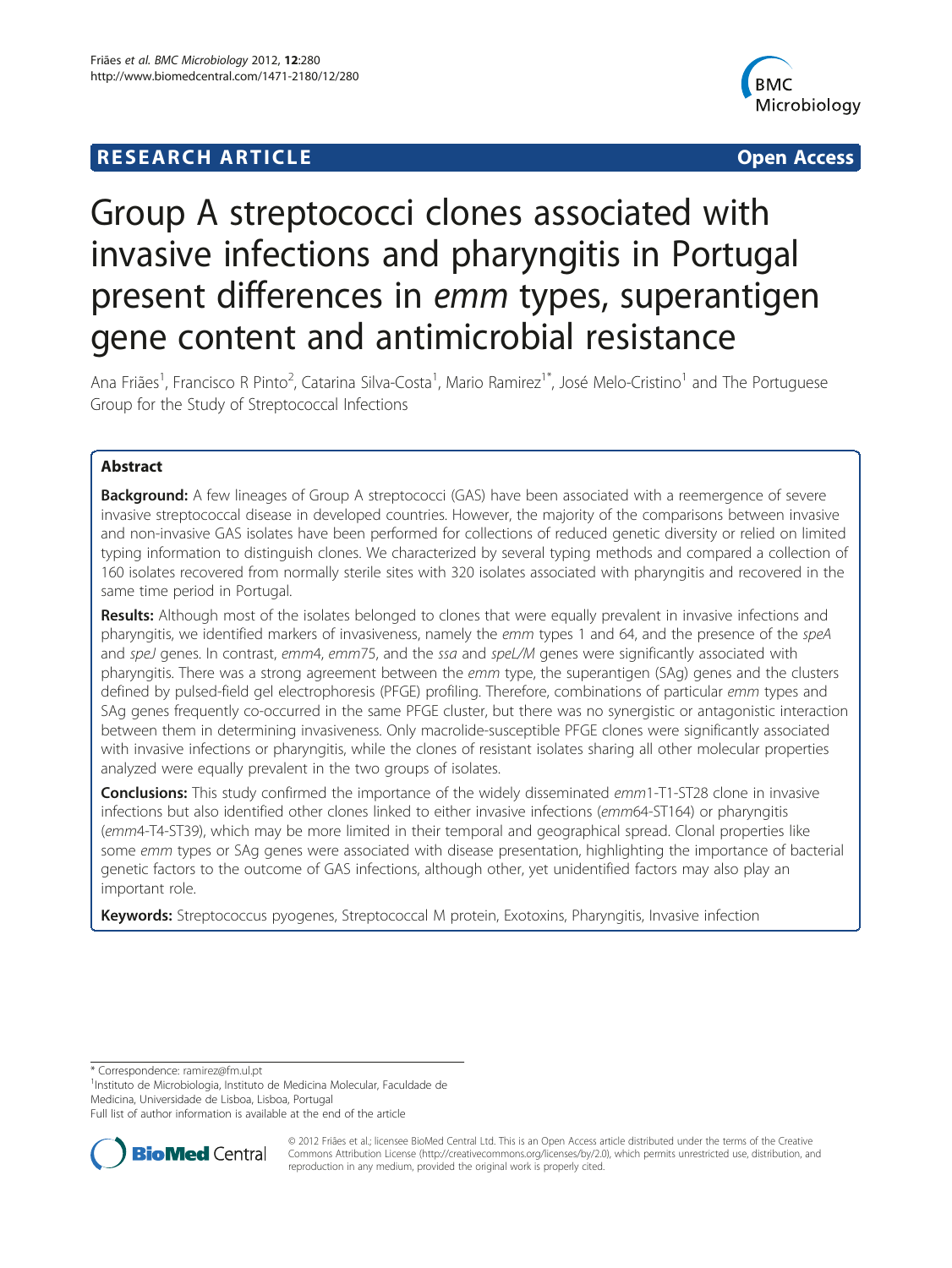# Background

Streptococcus pyogenes (Lancefield group A Streptococcus, GAS) remains one of the most common human pathogens, being responsible for uncomplicated superficial infections of the respiratory tract and skin, such as tonsillo-pharyngitis and impetigo, but also causing severe and rapidly progressing invasive disease such as necrotizing fasciitis, bacteremia, streptococcal toxic shock syndrome (STSS), puerperal sepsis, pneumonia, and meningitis [\[1](#page-10-0)]. Although the incidence and severity of GAS infections in industrialized countries decreased for most of the  $20<sup>th</sup>$  century, a reemerge of GAS invasive disease has been noted since the late 1980s, both in North America and in Europe [[2\]](#page-10-0). The annual incidence of GAS invasive disease has been estimated at 2.45/100 000 for developed countries, with a median case fatality rate of 15% [[3\]](#page-10-0).

The increase in the incidence of GAS invasive infections has been frequently associated with specific clones, raising the possibility that the rise of particularly virulent clones was responsible for this reemergence, in particular the M1T1 clone which is dominant among invasive GAS isolates in most developed countries [\[4,5](#page-10-0)]. However, a higher representation of a particular clone in invasive infections may be simply due to a high prevalence of that same clone in the general GAS population. To address this question several studies have performed comparisons between the characteristics of the invasive clones and the S. pyogenes isolates associated with carriage or uncomplicated infections in the same time period and geographic region. Some of those studies reported a differential distribution of M/emm types or of T types between invasive and non-invasive isolates and confirmed an association between serotype T1 and M1/ emm1 and invasive infection [\[6](#page-10-0)-[9\]](#page-10-0), but many others found that the major clones responsible for invasive infections had a similar prevalence among non-invasive infections [\[10-12](#page-10-0)]. However, most of the studies performing such comparisons were either restricted to small numbers of isolates or were limited in the typing methodologies used, relying essentially on M/emm typing.

Serotyping of GAS based on protein M, a major surface virulence factor, has long been used as the gold standard for the epidemiological surveillance of the infections caused by this pathogen. In recent years it has been widely replaced by an equivalent approach based on sequencing the hypervariable region of the *emm* gene encoding the M protein. However, recent studies show that *emm* typing alone is not sufficient to unambiguously identify GAS clones and that it must be complemented with other typing methods such as pulsed-field gel electrophoresis (PFGE) macrorestriction profiling or multilocus sequence typing (MLST) [[13\]](#page-10-0). Streptococcal superantigens (SAgs) secreted by S. *pyogenes* play an important role in the pathogenesis of the infections caused by this species [[14\]](#page-10-0). The profiling of the eleven SAg genes described so far (speA, speC, speG, speH, speI, speJ, speK, speL, speM, ssa, smeZ) can be used as a typing methodology [\[15\]](#page-10-0). Some studies suggested an association between the presence of certain SAg genes or of certain SAg gene profiles and invasive infections [\[10,16\]](#page-10-0), although others failed to establish such an association, reporting instead a strong link between the SAg profile and the *emm* type, regardless of the isolation site [[12,15\]](#page-10-0).

We have previously characterized a collection of 160 invasive GAS isolates collected throughout Portugal between 2000 and 2005, and found a very high genetic diversity among this collection, but with a dominant clone representing more than 20% of the isolates, which was characterized as emm1-T1-ST28 and carried the gene speA [[17](#page-10-0)]. The aim of the present study was to evaluate if the clone distribution among the invasive GAS isolates in Portugal reflected the clonal structure of the isolates causing pharyngitis, in terms of molecular properties and antimicrobial resistance. In order to do that, 320 non-duplicate isolates collected from pharyngeal exudates associated with tonsillo-pharyngitis in the same time period were studied by *emm* typing, T typing, SAg profiling, PFGE macrorestriction profiling, and selected isolates were also submitted to MLST analysis. All isolates were also tested for their susceptibility to clinically and epidemiologically relevant antimicrobial agents. The great majority of the clones were found with a similar frequency among invasive infections and pharyngitis. Still, some clones were shown to have a higher invasive disease potential and it was also possible to establish significant associations between some emm types and SAg genes and disease presentation.

#### Results

#### Antimicrobial resistance

All isolates were fully susceptible to penicillin, quinupristin/ dalfopristin, chloramphenicol, vancomycin, linezolid, and levofloxacin (Table [1](#page-2-0)). Among the invasive isolates, 19 (12%) were resistant to erythromycin, while the isolates associated with pharyngitis presented significantly higher macrolide resistance  $-21\%$  ( $P = 0.016$ , two-tailed Fisher's exact test). Among the invasive macrolide-resistant isolates, 10 (53%) presented the M phenotype and were therefore susceptible to clindamycin, whereas the remaining nine (47%) were also constitutively resistant to clindamycin  $(cMLS_B)$  phenotype). The proportion of the two phenotypes was similar among the pharyngitis isolates, with 37 isolates (55%) presenting the M phenotype and 30 (45%) presenting the  $MLS_B$  phenotype (one with inducible resistance and the others with constitutive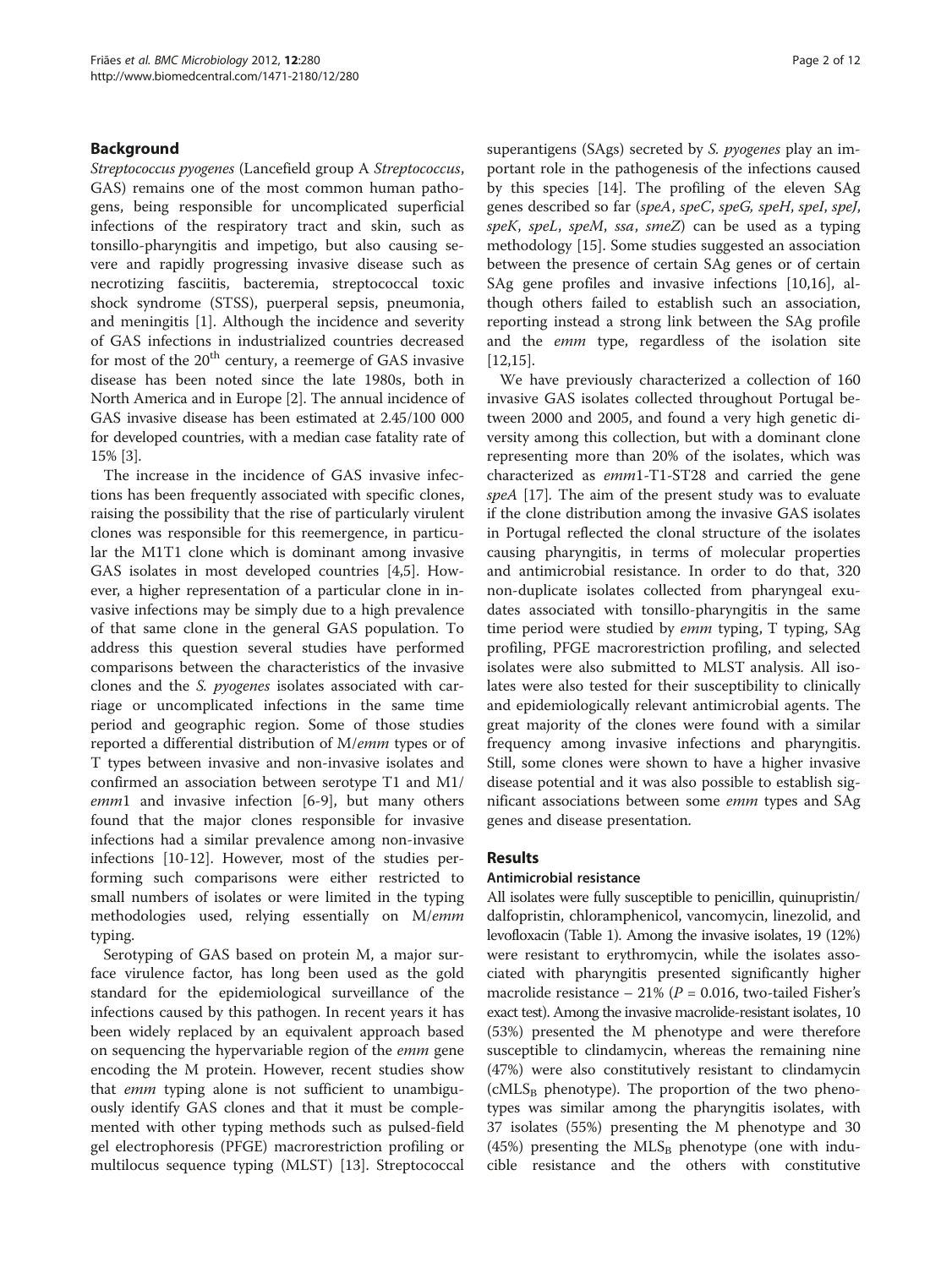<span id="page-2-0"></span>Table 1 PFGE clusters presenting antimicrobial resistant isolates collected from invasive infections and pharyngitis in Portugal

|                   | PFGE cluster <sup>a</sup> Antimicrobial resistance <sup>b</sup> | No. of resistant isolates |                    |  |
|-------------------|-----------------------------------------------------------------|---------------------------|--------------------|--|
|                   |                                                                 | Invasive                  | <b>Pharyngitis</b> |  |
| $\mathsf{C}_{38}$ | Tet                                                             |                           | 1                  |  |
| $D_{36}$          | $MLS_B$                                                         |                           | 1                  |  |
|                   | M                                                               |                           | 1                  |  |
| $G_{27}$          | M                                                               | 6                         | 19                 |  |
|                   | M,Tet                                                           | 1                         |                    |  |
| $H_{26}$          | MLS <sub>B</sub> ,Bac                                           | 6                         | 17                 |  |
|                   | Tet                                                             |                           | 1                  |  |
| $I_{24}$          | MLS <sub>B</sub> ,Tet                                           |                           | 1                  |  |
| $J_{16}$          | Tet                                                             | 12                        | 1                  |  |
| $K_{14}$          | M                                                               |                           | 1                  |  |
| $L_{13}$          | MLS <sub>B</sub> ,Tet                                           | 1                         | 6                  |  |
|                   | Tet                                                             | $\overline{2}$            |                    |  |
| $M_{11}$          | $MLS_B,$ Tet                                                    | 1                         |                    |  |
| $N_{10}$          | Tet                                                             | 1                         | 1                  |  |
|                   | MLS <sub>B</sub> ,Tet                                           |                           | 1                  |  |
| $O_9$             | M                                                               | $\overline{4}$            | 5                  |  |
| $R_6$             | M                                                               |                           | 3                  |  |
| $S_6$             | M                                                               |                           | 1                  |  |

 $\alpha$  Clusters are designated by capital letters and a subscript number indicating the number of isolates in each cluster;

 $<sup>b</sup>$  The antibiotics tested were penicillin quinupristin/dalfopristin,</sup> chloramphenicol, vancomycin, linezolid, levofloxacin, erythromycin, clindamycin, tetracycline, and bacitracin. M, presenting the M phenotype of macrolide resistance;  $MLS_B$ , presenting the  $MLS_B$  phenotype of macrolide resistance; Tet, non-susceptibility to tetracycline; M,Tet, presenting the M phenotype of macrolide resistance and resistance to tetracycline; MLSB,Tet, presenting the  $MLS_B$  phenotype of macrolide resistance and resistance to tetracycline;  $MLS_B$ , Bac, presenting the  $MLS_B$  phenotype of macrolide resistance and resistance to bacitracin.

resistance to clindamycin). All the isolates presenting the M phenotype of macrolide resistance carried only the *mef*(A) variant of the *mef* determinant. The cMLS<sub>B</sub> isolates carried only the  $erm(B)$  gene, except for one pharyngitis isolate which also harbored  $mef(A)$ , and the only  $iMLS_B$  isolate in the collection that presented the  $erm(A)$  gene.

In contrast to erythromycin, tetracycline resistance was much lower among the pharyngitis isolates when compared with the invasive group (6% vs  $17\%$ ,  $P < 0.001$ ). One invasive isolate presented intermediate resistance to tetracycline ( $MIC = 3\mu g/ml$ ). All the resistant strains carried the tet(M) gene, except one pharyngitis isolate for which no PCR product was obtained for any of the screened tetracycline-resistance genes. The tet(L) gene was detected in only one pharyngitis isolate, which also harbored  $tet(M)$ , while the genes  $tet(K)$  and  $tet(O)$  were not amplified in any of the studied isolates. Overall there was a positive association between the genes  $tet(M)$  and  $erm(B)$  ( $P < 0.001$ ), but that association was not observed among the subset of invasive isolates, since only three of the 27 tet(M)-positive invasive isolates also carried the *erm*(B) gene ( $P = 0.178$ ).

Bacitracin resistance was detected in a total of 23 isolates (5%), with no significant differences among the two types of infection considered. All these isolates expressed the  $cMLS_B$  phenotype of macrolide resistance and were tetracycline-susceptible.

#### Characterization of GAS clones

Globally, among the 480 isolates there were 36 emm types, 17 T types, and 49 SAg profiles (the genes included in each SAg profile are presented in Additional file [1\)](#page-9-0). In the subset of 170 isolates (100 from pharyngitis and 70 from invasive infections) selected for MLST analysis, 49 different STs were identified. Nineteen PFGE clusters (groups of  $> 5$  isolates presenting  $\geq 80\%$  similarity on the PFGE profile) were obtained including 268 pharyngitis isolates and 143 invasive isolates (86% of all isolates) (Table [2](#page-3-0) and Table [3\)](#page-4-0). Except for  $R_6$ , isolates grouped into PFGE clusters presented some variability in their emm type, ST, T type, or SAg profile, with most variability found in the later two properties. Still, in most PFGE clusters the majority of the isolates were characterized by a single profile of dominant properties. The emm diversity among the PFGE clusters differed significantly (Table [4\)](#page-4-0). Within each PFGE cluster, different emm types were associated with distinct SAg profiles (Table [2](#page-3-0) and Table [3](#page-4-0)), although globally the *emm* and PFGE had a similar predictive power over the SAg profile (data not shown).

Unrelated STs within the same PFGE clusters were associated with isolates of different emm types, while isolates of the same emm type presented the same ST or single-locus variants (SLVs) (Table [2](#page-3-0) and Table [3\)](#page-4-0). The only exceptions were ST39 and ST561 that were both associated with cluster  $G_{27}$  and *emm*4, but were doublelocus variants (DLVs) of each other. In clone  $I_{24}$ , four distinct STs were found. While ST25 and ST554 were SLVs and were both associated with emm44/61, ST150 belonged to a different clonal complex, but was also associated with a different *emm* type (emm75). Finally, ST555 despite being associated with an isolate of a different *emm* type (*emm*89) is a SLV of ST25, which may explain why this isolate was clustered in  $I_{24}$  and not in the major PFGE cluster associated with this *emm* type  $(C_{38})$ .

Isolates expressing the M phenotype of macrolide resistance belonged mostly to clusters  $G_{27}$ ,  $O_9$ , and  $R_6$ , while the majority of  $MLS<sub>B</sub>$  isolates were clustered in  $H_{26}$  and  $L_{13}$  (Table 1). Isolates belonging to *emm* types 1, 4, and 28 were separated into different PFGE clusters according to macrolide resistance  $(B_{49}$  and  $O_9$  for emm1;  $F_{29}$  and  $G_{27}$  for emm4;  $H_{26}$  and  $M_{11}$  for emm28,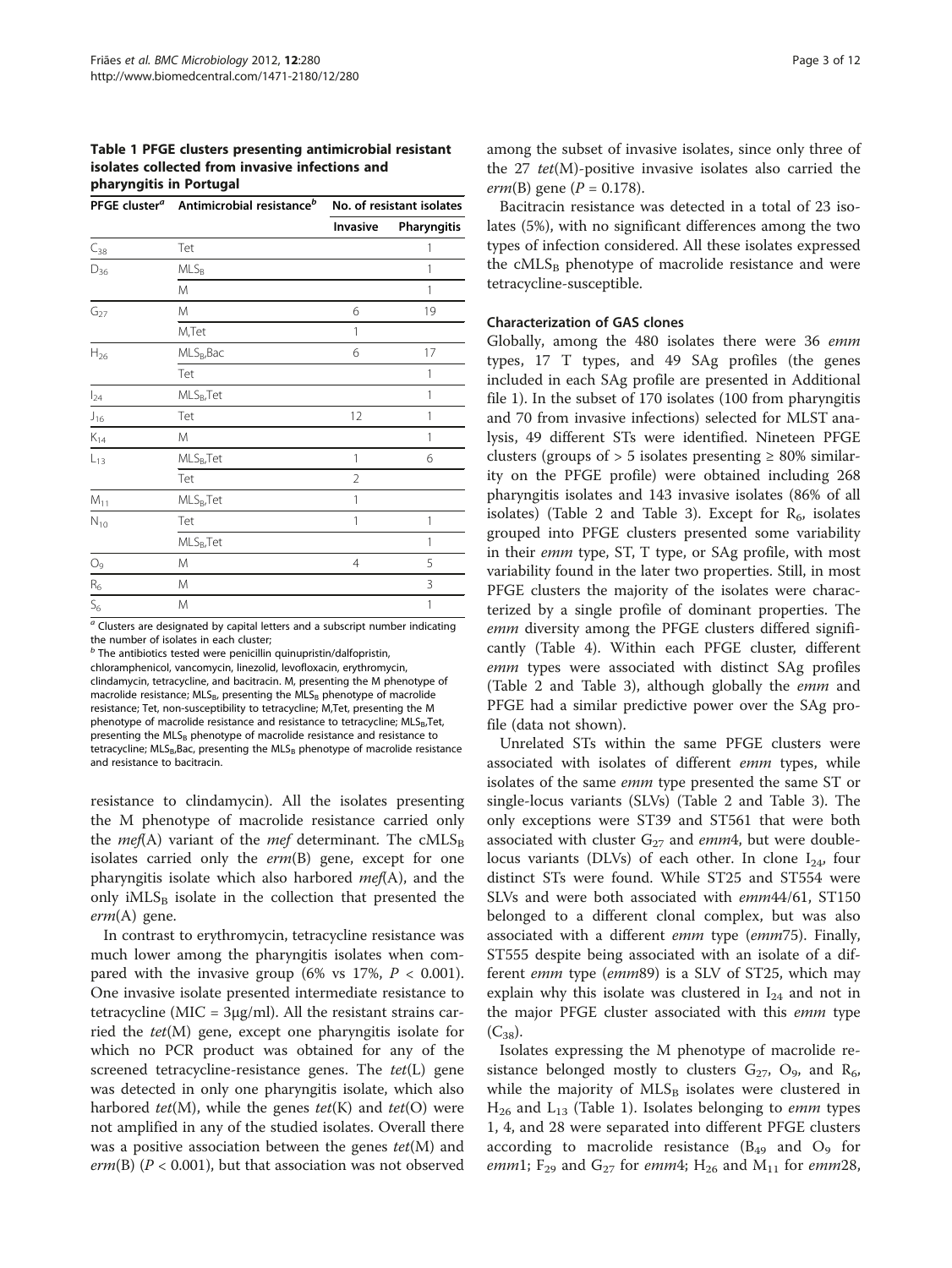| <b>PFGE</b><br>cluster <sup>a</sup> | emm<br>type    | No. of isolates (% of total) |             | T type $\overline{b}$                   | SAq genes profile                       | ST <sup>c</sup>           |
|-------------------------------------|----------------|------------------------------|-------------|-----------------------------------------|-----------------------------------------|---------------------------|
|                                     |                | <b>Invasive</b>              | Pharyngitis | (no. of isolates)                       | (no. of isolates)                       | (no. of isolates)         |
| $A_{51}$                            | 3              | 15(9.4)                      | 36 (11.25)  | 3 (22), NT (14), 3/13 (13), 1 (2)       | 8 (48), 37 (2), 2 (1)                   | 406 (8), 15 (4), 315 (2)  |
| $B_{49}$                            |                | 28 (17.5)                    | 20(6.3)     | $1(46)$ , NT $(2)$                      | 10(47), 3(1)                            | 28 (10)                   |
|                                     | stlL103        | 1(0.6)                       | 0           | 1(1)                                    | 10(1)                                   | 28(1)                     |
| $C_{38}$                            | 89             | 12(7.5)                      | 25(7.8)     | B3264 (37)                              | 27 (21), 29 (8), 46 (5), 43 (2), 40 (1) | 408 (5), 553 (1), 101 (2) |
|                                     | 75             | $\mathbf{O}$                 | 1(0.3)      | 25(1)                                   | 42(1)                                   | 150(1)                    |
| $\mathsf{D}_{36}$                   | 12             | 10(6.3)                      | 25(7.8)     | 12 (29), NT (6)                         | 33 (29), 16 (5), 46 (1)                 | 36 (13), 551 (2)          |
|                                     | 94             | 1(0.6)                       | $\circ$     | B3264 (1)                               | 35(1)                                   | 89(1)                     |
| $E_{30}$                            | 6              | 11(6.9)                      | 19(5.9)     | 6 (27), NT (2), 2(1)                    | 2(28), 5(1), 9(1)                       | 382 (6), 411 (3)          |
| $F_{29}$                            | $\overline{4}$ | 1(0.6)                       | 28 (8.8)    | 4(29)                                   | 23 (27), 22 (2)                         | 39(5)                     |
| $G_{27}$                            | $\overline{4}$ | 8(5.0)                       | 19(5.9)     | 4 (23), B3264 (2), 2/27/44 (1), 2/4 (1) | 23 (23), 30 (2), 40 (1), 41 (1)         | 39 (8), 561 (1)           |
| $H_{26}$                            | 28             | 7(4.4)                       | 17(5.3)     | 28 (23), NT (1)                         | 27 (13), 24 (10), 15 (1)                | 52 (10)                   |
|                                     | 22             | $\Omega$                     | 1(0.3)      | 12(1)                                   | 3(1)                                    | nd                        |
|                                     | 75             | $\overline{0}$               | 1(0.3)      | NT(1)                                   | 7(1)                                    | 481 (1)                   |
| $l_{24}$                            | 44/61          | 6(3.8)                       | 16(5.0)     | 2/27/44 (19), NT (2), 12 (1)            | 32 (16), 12 (6)                         | $25(5)$ , 554 $(1)$       |
|                                     | 75             | $\Omega$                     | 1(0.3)      | 25(1)                                   | 36(1)                                   | 150(1)                    |
|                                     | 89             | $\circ$                      | 1(0.3)      | $5/27/44$ (1)                           | 6(1)                                    | 555(1)                    |
| $J_{16}$                            | 64             | 11(6.9)                      | $\Omega$    | $3/13$ (5), NT (4), 1 (2)               | 46 (10), 43 (1)                         | 164 (4), 124 (1)          |
|                                     | 53             | 2(1.3)                       | $\circ$     | NT(2)                                   | 26(2)                                   | 11(1)                     |
|                                     | 74             | $\circ$                      | 1(0.3)      | B3264 (1)                               | 11(1)                                   | 120(1)                    |
|                                     | 87             | $\Omega$                     | 1(0.3)      | 28(1)                                   | 38(1)                                   | 62(1)                     |
|                                     | 89             | $\circ$                      | 1(0.3)      | B3264 (1)                               | 43(1)                                   | 568(1)                    |

<span id="page-3-0"></span>Table 2 Properties of the PFGE clusters with >15 GAS isolates collected from invasive infections and tonsillo-pharyngitis in Portugal

 $a$  Clusters are designated by capital letters and a subscript number indicating the number of isolates in each cluster;  $b$  NT, non-typeable;  $c$  nd, not determined.

respectively), while the remaining characteristics (T type, ST, and SAg profile) of each pair of PFGE clusters were the same.

Bacitracin-resistant isolates were all clustered in PFGE  $H_{26}$  and were characterized as *emm*28-T28, except for one isolate that was emm22-T12. However, this cluster was not restricted to bacitracin-resistant isolates, since it also included three bacitracin susceptible isolates, two of which were also emm28-T28, while the other was emm75 but T non-typable.

#### Surface antigen differences between invasive and pharyngitis isolates

The invasive isolates were significantly less diverse than the pharyngitis isolates by T typing and SAg profiling (Table [5\)](#page-5-0). However, while the *emm* type distribution varied between the invasive and pharyngitis isolates  $(P < 0.001)$  no differences were noted in the T types. Sixteen emm types occurred only in invasive infection or pharyngitis, but in most cases the small number of isolates associated with these emm types prevented the differences from reaching statistical significance (Figure [1\)](#page-5-0). In contrast, the overrepresentation of emm types 1, 4, 64, and 75 in one of the groups was statistically supported.

SAg differences between invasive and pharyngitis isolates A detailed analysis of the SAg profiling results of the isolates is performed elsewhere [\[18\]](#page-10-0). Briefly, the chromosomally encoded SAg genes smeZ and speG were the most frequent among the 480 isolates ( $n = 461$  and 417, respectively), followed by speC ( $n = 247$ ), ssa ( $n = 170$ ), speJ (n = 157), speA (n = 154), speK (n = 118), speH  $(n = 82)$ , speI  $(n = 73)$ , and speL and speM, which were always detected together ( $n = 44$ ). The association of individual SAg genes with disease presentation was tested. In the analysis of these results, the SAg genes speG and smeZ were not considered because they were present in nearly all isolates, and the genes speL and speM were considered as a single entity, since they always co-occurred. Individually, the genes speA and speJ were both associated with invasive isolates ( $P < 0.001$ ). As expected, strains carrying both these genes were also associated with invasive infections ( $P < 0.001$ ), but no synergistic effect between the two genes was observed, since the presence of one did not significantly increase the representation of the other among invasive isolates. In contrast, speC ( $P = 0.002$ ), ssa ( $P < 0.001$ ), and speL/M  $(P < 0.001)$  were individually associated with pharyngitis. The combinations  $speC+speL/M$  and  $ssa+speL/M$ were both associated with pharyngitis ( $P = 0.004$  and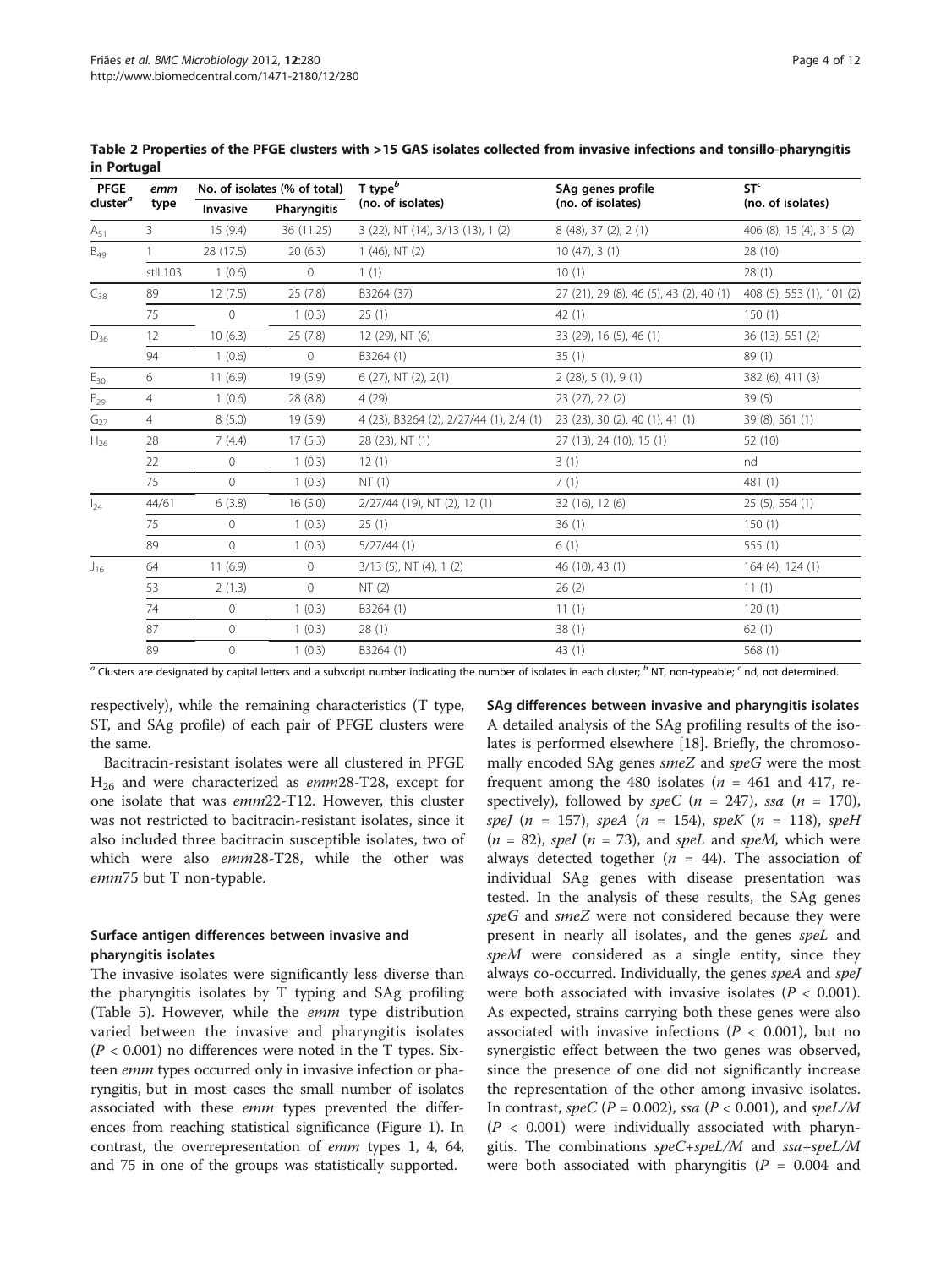| <b>PFGE</b><br>cluster <sup>a</sup> | emm<br>type    | No. of isolates (% of total) |              | T type <sup>b</sup>  | SAg genes profile                     | <b>ST</b>            |
|-------------------------------------|----------------|------------------------------|--------------|----------------------|---------------------------------------|----------------------|
|                                     |                | Invasive                     | Pharyngitis  | (no. of<br>isolates) | (no. of isolates)                     | (no. of<br>isolates) |
| $K_{14}$                            | $\overline{2}$ | 1(0.6)                       | 13(4.1)      | 2(13), 4(1)          | 31 (12), 48 (2)                       | 55(5)                |
| $L_{13}$                            | 22             | 1(0.6)                       | 7(2.2)       | 12(8)                | 21 (6), 13 (1), 19 (1)                | 46 (2), 389 (1)      |
|                                     | 9              | 1(0.6)                       | 1(0.3)       | $9(1)$ , NT $(1)$    | 46(2)                                 | 75(2)                |
|                                     | 2              | $\mathbf 0$                  | 1(0.3)       | 2(1)                 | 31(1)                                 | 55 $(1)$             |
|                                     | 74             | 1(0.6)                       | $\mathbf{0}$ | 9(1)                 | 5(1)                                  | 120(1)               |
|                                     | st106M         | 1(0.6)                       | $\mathbf{0}$ | 4(1)                 | 49 (1)                                | 53 $(1)$             |
| $M_{11}$                            | 28             | 8(5.0)                       | 3(0.9)       | 28 (11)              | 24 (7), 27 (3), 15 (1)                | 52(5)                |
| $N_{10}$                            | 87             | 2(1.3)                       | 7(2.2)       | 28(8), 6(1)          | 20 (3), 27 (3), 2 (1), 18 (1), 44 (1) | 62(2)                |
|                                     | 22             | $\mathbf{0}$                 | 1(0.3)       | 12(1)                | 21(1)                                 | 46(1)                |
| O <sub>9</sub>                      |                | 4(2.5)                       | 5(1.6)       | 1(8), 13(1)          | 10(9)                                 | 28(4)                |
| $P_8$                               | 78             | 4(2.5)                       | 4(1.3)       | 11(7), 3/13(1)       | 29(8)                                 | 409(3)               |
| $Q_8$                               | 43             | 4(2.5)                       | $\mathbf{0}$ | $3/13$ (2), NT (2)   | 11(4)                                 | 3(2)                 |
|                                     | 58             | 2(1.3)                       | 2(0.6)       | NT(4)                | 17(3), 14(1)                          | 410 (3), 176 (1)     |
| R <sub>6</sub>                      | 75             | $\mathbf{0}$                 | 6(1.9)       | 25(6)                | 39(6)                                 | 150(2)               |
| $S_6$                               | 9              | 1(0.6)                       | 4(1.3)       | 9(5)                 | 40(5)                                 | 75(2)                |
|                                     | 12             | $\mathbf 0$                  | 1(0.3)       | 12(1)                | 33(1)                                 | 36(1)                |

<span id="page-4-0"></span>Table 3 Properties of the PFGE clusters with <15 GAS isolates collected from invasive infections and tonsillo-pharyngitis in Portugal

 $a$  Clusters are designated by capital letters and a subscript number indicating the number of isolates in each cluster;  $b$  NT, non-typeable.

0.012, respectively), but there was also no synergistic effect relative to the presence of a single gene. However, the association of speC with pharyngitis isolates can be explained by a high frequency of co-occurrence of this gene with ssa, since the isolates harboring speC without *ssa* were not significantly associated with any of the groups. An interesting situation occurred when analyzing the interaction between *speJ* (associated with invasive infections) and ssa (associated with pharyngitis). Among isolates carrying speJ, the group that also carried ssa was no longer associated with invasive infections, while the association of isolates carrying ssa with pharyngitis was not significantly altered by the

Table 4 Simpson's index of diversity and 95% Confidence intervals (CI95%) of emm types for each PFGE cluster

| PFGE cluster <sup>a</sup> | No. emm types  | $SID$ $[Cl95%]$       |  |
|---------------------------|----------------|-----------------------|--|
| $B_{49}$                  | 2              | $0.041$ $[0 - 0.118]$ |  |
| $C_{38}$                  | $\mathcal{P}$  | $0.053$ $[0 - 0.151]$ |  |
| $D_{36}$                  | 2              | $0.056$ [0-0.159]     |  |
| $H_{26}$                  | 3              | $0.151$ $[0 - 0.336]$ |  |
| $I_{24}$                  | 3              | $0.163$ $[0 - 0.361]$ |  |
| $J_{16}$                  | 5              | 0.533 [0.255-0.812]   |  |
| $L_{13}$                  | 5              | 0.628 [0.353-0.903]   |  |
| $N_{10}$                  | $\mathfrak{D}$ | $0.200$ $[0 - 0.504]$ |  |
| $\mathsf{Q}_8$            | $\mathfrak{D}$ | 0.571 [0.571-0.571]   |  |
| $S_6$                     | $\mathcal{P}$  | 0.333 [0-0.739]       |  |

 $a$  PFGE clusters A<sub>51</sub>, E<sub>30</sub>, F<sub>29</sub>, G<sub>27</sub>, K<sub>14</sub>, M<sub>11</sub>, O<sub>9</sub>, P<sub>8</sub>, and R<sub>6</sub> include only one emm type (SID=0).

presence of speJ. This argues for a dominant effect of the presence of *ssa* over that of *speJ* in determining the invasive capacity of individual isolates. The association of SAg profiles with disease presentation was also tested. Two SAg profiles presented a significant association with invasive isolates, namely SAg10 (speA  $spec^+ speJ^+smeZ^+$  and  $SAg46$  ( $spec^+smeZ^+$ ) ( $P < 0.001$ ).<br>The remaining profiles were not significantly associated The remaining profiles were not significantly associated with any of the two groups of isolates.

When the same kind of analysis was performed for emm types and individual SAg genes, three combinations with statistical significance emerged: the association of isolates presenting *emm*1 and *speA*, and *emm*1 and *speJ* with invasive infections ( $P < 0.001$ ), and the association of isolates carrying emm75 and speL/M with pharyngitis ( $P = 0.001$ ). In all cases, no synergistic or antagonistic interaction was detected between emm type and SAg gene, since the *emm* type did not alter the association of the SAg gene with a particular group of isolates.

# Differences between the PFGE clusters found among invasive infection and pharyngitis

The associations described above can be correlated with the PFGE clusters which were also different between the invasive and pharyngitis groups of isolates  $(P < 0.001)$ , in agreement with the differences found in emm types (Figure [1](#page-5-0) and Figure [2](#page-6-0)). All the 19 major PFGE clusters occurred in both invasive and pharyngitis isolates, except for  $R_6$  (emm75-T25-ST150-SAg39), which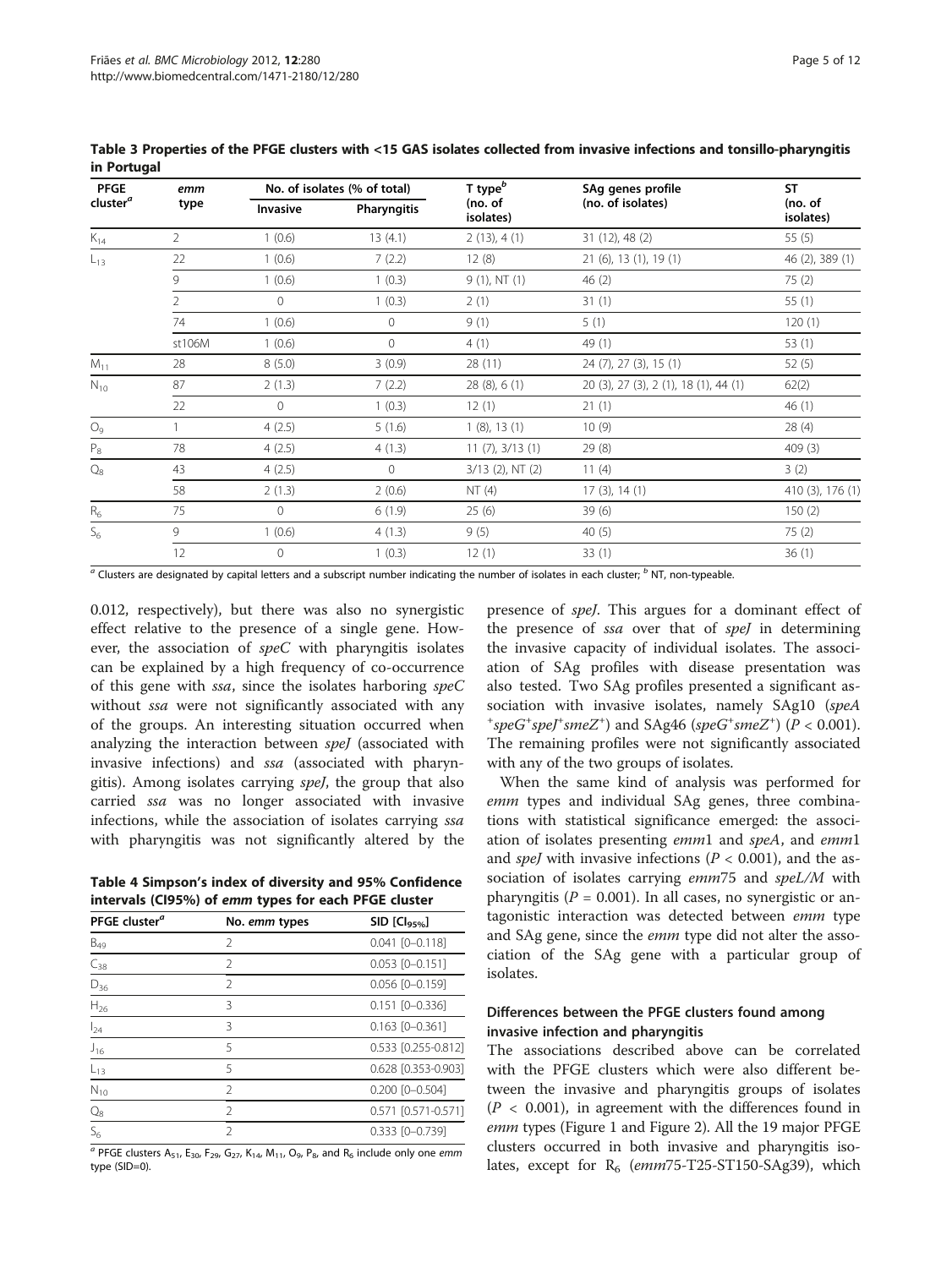| Typing method  | <b>Invasive</b> |                     | Pharyngitis |                            |
|----------------|-----------------|---------------------|-------------|----------------------------|
|                | No. types       | $SID$ $[Cl95%]$     | No. types   | $SID$ [Cl <sub>95%</sub> ] |
| T typing       | 3               | 0.882 [0.859-0.904] |             | 0.915 [0.907-0.923]        |
| emm typing     | 30              | 0.920 [0.900-0.940] | 26          | 0.921 [0.911-0.931]        |
| PFGE profiling | 30              | 0.930 [0.912-0.947] | 44          | 0.947 [0.939-0.954]        |
| SAq profiling  | 27              | 0.911 [0.891-0.931] | 46          | 0.941 [0.932-0.951]        |

<span id="page-5-0"></span>Table 5 Simpson's index of diversity and 95% Confidence intervals (CI<sub>95%</sub>) of the typing methods used in the analysis of the 160 invasive isolates and 320 pharyngitis isolates

was present only among pharyngeal isolates, but the difference did not reach statistical significance due to the small number of isolates in this cluster. PFGE distinguished several groups of isolates belonging to emm types 1 and 4. The difference in the distribution between pharyngitis and invasive infection was not found for all PFGE clusters containing isolates carrying each of these two emm types, but only for those including macrolide-susceptible isolates  $(B_{49}$  associated with invasive infections and  $F_{29}$  associated with pharyngitis, respectively,  $P < 0.001$ ). The emm1 and emm4 isolates expressing macrolide resistance (M phenotype) were grouped into PFGE clusters  $O_9$  and  $G_{27}$ , respectively, which presented a similar prevalence among invasive infections and pharyngitis (Figure [2\)](#page-6-0). PFGE  $J_{16}$ , which included all emm64 isolates, was also associated with invasive infections ( $P < 0.001$ ). The *emm*75 association with pharyngitis was not translated into an association of a specific PFGE cluster, since the 19 emm75 strains were scattered into various PFGE clusters (Table [2](#page-3-0) and Table [3](#page-4-0)).

Not surprisingly, three emm-PFGE cluster combinations showed significant associations with infection type:  $emm1-B_{49}$  and  $emm64-J_{16}$  were associated with invasive infections, while  $emm4-F_{29}$  was associated with pharyngitis  $(P < 0.001)$ . It was not possible to detect any synergistic or antagonistic interaction between PFGE and emm type in modulating the association of the isolates with either group. The same was true for the statistically significant combinations between PFGE clusters and individual SAg genes, namely the combination of  $B_{49}$  with speA and with speJ (both associated with invasive infections,  $P < 0.001$ ), and the combination of  $F_{29}$  with speC and with ssa (both associated with pharyngitis,  $P < 0.001$ ).

# **Discussion**

Several studies yielding conflicting results have attempted to compare the clonal composition of GAS populations causing invasive and non-invasive infections in order to identify particularly virulent clones or properties that may be used as epidemiological markers of invasiveness [[7,8,11,12,16\]](#page-10-0). However, many of those studies were limited in the size and diversity of the GAS collections studied or in the typing methodologies used, with most of them relying essentially on *emm* typing, which has been shown to be insufficient for the complete identification of GAS clones [\[13\]](#page-10-0). In this work, we used several different typing methods to compare a collection of genetically diverse GAS isolates recovered from normally sterile sites during a period of six years in Portugal [\[17\]](#page-10-0) with isolates

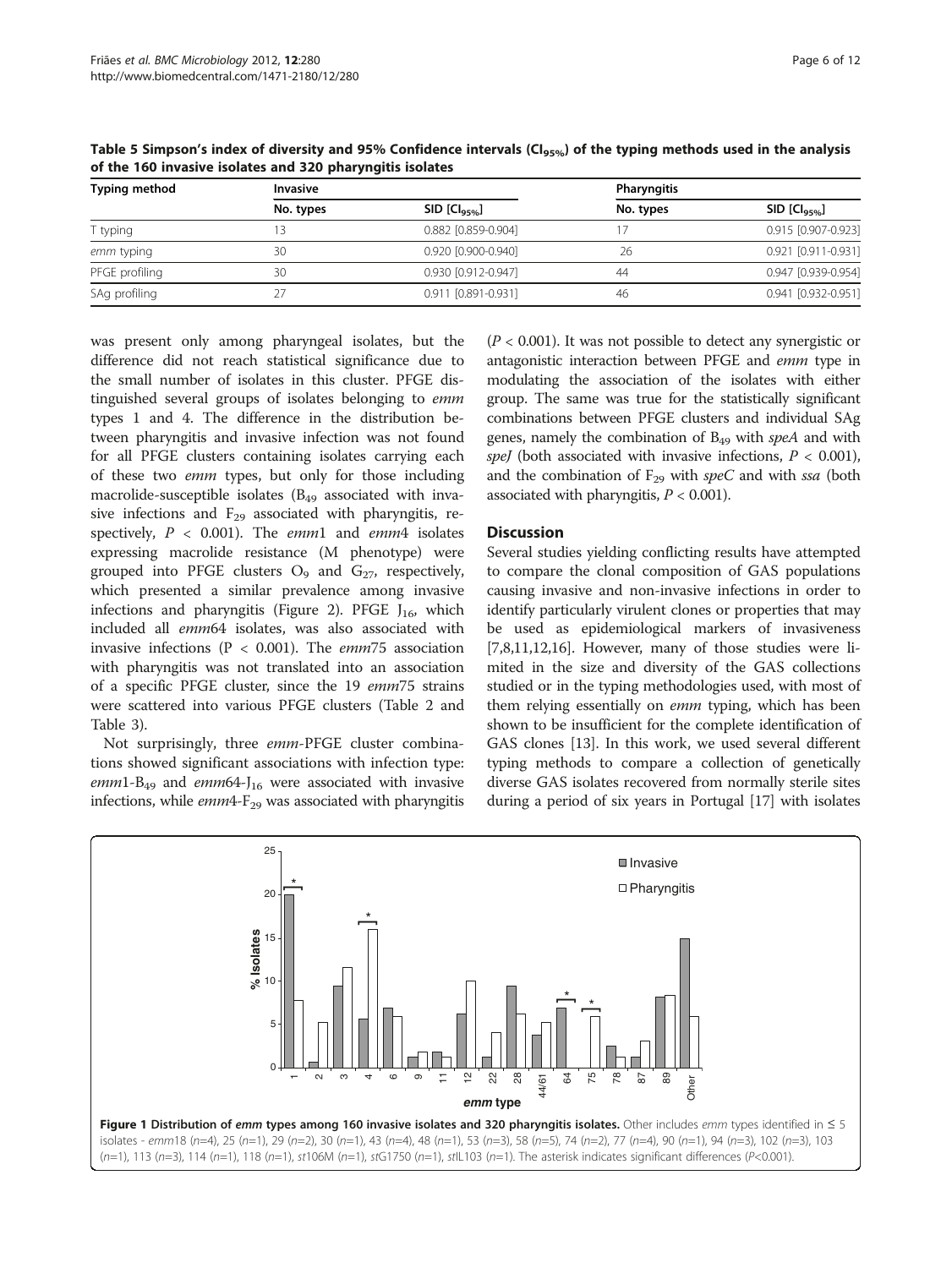<span id="page-6-0"></span>

recovered from pharyngeal exudates of patients presenting with tonsillo-pharyngitis, during the same time period and in the same geographical region. The nasopharyngeal mucosa has been suggested to be the main reservoir for GAS isolates associated with invasive infections [\[19,20\]](#page-10-0).

The differences among the GAS clones associated with invasive infections and pharyngitis were reflected in antimicrobial resistance, with the invasive group of isolates presenting lower macrolide resistance and higher tetracycline resistance, when compared with the pharyngitis group. Among isolates belonging to the same emm types, namely emm1 and emm4, only the macrolidesusceptible clones were associated with either invasive infections or pharyngitis. The macrolide-resistant clones of these emm types are reflected in invasive infections according to their prevalence in pharyngitis, suggesting that these are translating more the antibiotic selective pressure than the invasive capacity of the clones. Tetracycline is not currently used in the treatment of GAS infections but resistance to this antimicrobial in S.  $pyo$ genes is usually acquired by horizontal transfer, since the resistance genes are frequently encoded in mobile genetic elements with a wide host range [\[21](#page-10-0)]. These elements often carry macrolide resistance genes as well, and in S. pyogenes a significant association between the presence of the genes  $erm(B)$  and  $tet(M)$  has been reported and it has been suggested that tetracycline use could contribute to the selection of macrolide-resistant GAS isolates [\[21,22\]](#page-10-0). In our study, the association between the presence of the genes  $erm(B)$  and  $tet(M)$  was observed globally, but not among the invasive isolates, suggesting that the genetic elements carrying tetracycline resistance conferring genes may be different between the two bacterial populations.

Bacitracin susceptibility is routinely used for the presumptive identification of GAS, although resistant clones have been identified in several countries [[23-25](#page-10-0)]. In our GAS collection, all the bacitracin-resistant isolates (5%), regardless of the type of infection, were clustered in the same PFGE clone  $(H_{26})$  and belonged to ST52, although one was emm22-T12 while the others were all emm28-T28. Isolates with such characteristics had been previously reported in Portugal associated with tonsillo-pharyngitis, skin infections and asymptomatic carriage [\[26,27](#page-10-0)], but not with invasive infections. Bacitracin resistance among invasive isolates has been previously reported only among isolates recovered in France and in San Francisco [[24,25\]](#page-10-0).

Although 74% of the invasive isolates in our collection belonged to clones which were equally frequent among pharyngitis, suggesting that a significant part of the invasive GAS population mirrors the clonal structure of the circulating GAS isolates, the remaining isolates represented clones that had an enhanced capacity to cause invasive disease. We also found significant associations between individual properties or pairwise combinations of properties and disease presentation. Since in most cases these were also characteristics of the more invasive clones, we cannot exclude that the associations of individual properties or pairwise combinations of properties can reflect, at least partially, the distribution of genetic lineages in the two GAS populations analyzed.

Individually, emm types 1 and 64 were associated with invasive infections. Isolates belonging to these emm types presented the only two SAg profiles significantly associated with invasive infections. Surprisingly, only one of these SAg profiles includes a phage-encoded SAg gene (speA). In agreement with our observation, a previous study found that within the same PFGE-emm group, the SAg profiles significantly associated with invasive infections had a smaller number of SAg genes than the dominant profiles in pharyngitis [[28](#page-10-0)]. These results suggest that although some SAg genes may significantly contribute to the virulence of S. pyogenes, the rise and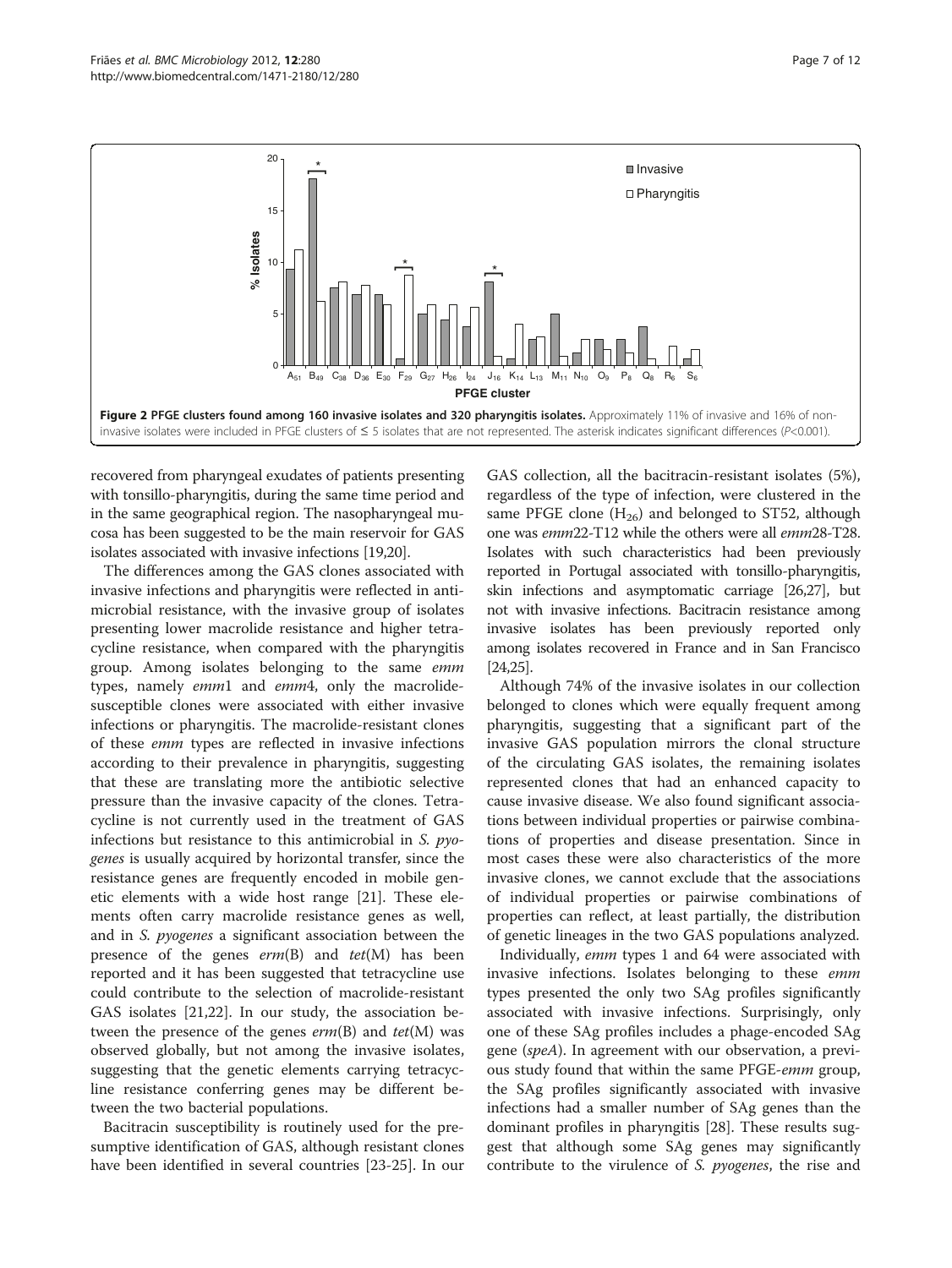success of highly virulent GAS clones may not hinge upon the acquisition of phage-encoded SAg genes. Still, in our study, the SAg genes speA and speJ were both significantly more prevalent among invasive isolates. This association was not substantially affected by emm type, PFGE clone, nor by the presence of other SAg genes, suggesting that *speA* and *speJ* can be regarded by themselves as markers for invasiveness. Although such association has not been previously noted for speJ, the speA gene has been frequently associated with invasive infections [[6,8,16\]](#page-10-0) and the production of SpeA by GAS isolates has been linked to streptococcal toxic shock syndrome [\[29\]](#page-10-0).

On the other hand, we identified an association of pharyngitis isolates with emm types 4 and 75, and with the SAg genes  $spec$ , ssa, and  $speL/M$ . The association of speC with non-invasive infections has been previously reported [\[6,16,30](#page-10-0)], but in our collection this association could be explained simply by a high frequency of cooccurrence of this gene with ssa which was strongly associated with pharyngitis, as was also noted in a recent study [[16](#page-10-0)]. The presence of the genes *speL* and *speM* was not previously associated with non-invasive infections.

Since there is a strong correlation of the SAg profile with *emm* type and of both these properties with PFGE type, some of these individual factors frequently cooccurred in the same clones. Therefore, combinations of these characteristics were also significantly associated with disease presentation. However, we could not detect any synergistic or antagonistic interactions between most of these characteristics, meaning that their co-occurrence in a particular isolate does not make it more invasive than isolates sharing only one of these characteristics.

Two PFGE clusters were significantly more prevalent among isolates associated with invasive disease than among those causing tonsillo-pharyngitis. One of these was a cluster of macrolide-susceptible isolates characterized as emm1-T1-ST28 and by the presence of the SAg genes speA, speG, speJ, and smeZ  $(B_{49})$ , which accounted for 18% of the invasive isolates. M1T1 isolates have been frequently associated with severe invasive GAS disease, and the acquisition of prophage-encoded virulence genes, as well as horizontal gene transfer events by homologous recombination were implicated in the increased virulence of these isolates [[31,32\]](#page-10-0). However, many epidemiological studies found a similar prevalence of this clone among invasive and non-invasive isolates [\[10-12](#page-10-0)], questioning its enhanced invasive capacity. In contrast to these findings, but similarly to those of others [[6-9](#page-10-0)], we found an association between this clone and invasive GAS disease in Portugal, although it can also frequently cause milder infections such as pharyngitis (it accounted for 6% of the pharyngitis isolates analyzed in this study).

The other cluster significantly associated with invasive infections in Portugal was  $J_{16}$ , which was dominated by

isolates belonging to emm64-ST164 and carrying the SAg genes speG and smeZ. A clone with these characteristics has not been previously associated with invasive disease and emm64 has been infrequently reported among invasive GAS isolates [\[4,33,34\]](#page-10-0). The higher invasive capacity of this clone cannot be attributed to its SAg repertoire, since these isolates do not harbor any of the SAg genes associated with invasive infection. Other, still unidentified, characteristics may be responsible for the properties of this clone.

In contrast to these PFGE clones, the  $F_{29}$  clone of macrolide-susceptible isolates characterized by emm4- T4-ST39 and harboring the genes speC, ssa and smeZ was associated with pharyngitis, suggesting that this clone may have a reduced ability to cause invasive disease, in agreement with the negative association between emm4 and invasive infection that has been suggested elsewhere [[16](#page-10-0)]. The association of emm75 with pharyngitis has not been previously reported and was not translated into particular PFGE clusters due to the high diversity of emm75 isolates.

Our data confirms that the widely dispersed M1T1 clone has enhanced invasiveness but we also identified clones with increased or decreased invasive capacity that may have emerged locally and that have a more limited temporal and geographical spread. The emm alleles and the SAg genes characteristic of these clones were associated with particular disease presentations. Other individual emm alleles and SAg genes were also associated with a higher propensity to cause invasive infections or pharyngitis indicating the importance of these characteristics in determining an isolate's invasive capacity.

Other factors that were not evaluated in this study may contribute to a different distribution of GAS clones in less severe and more severe infections. These include bacterial factors, such as the occurrence of mutations in transcriptional regulators controlling the expression of virulence factors, which seems to play an important role in the pathogenesis of some GAS isolates [[35](#page-10-0)]. For other clones, the ability to cause invasive infections may be more dependent on exploiting host factors, like the HLA class II haplotype [\[36\]](#page-10-0), which may vary in frequency in different human populations.

#### **Conclusions**

This study established links between particular genetic lineages and the type of infection, indicating that genetic characteristics of the bacteria play an important role in determining the outcome of their interaction with the human host. The different distribution of clones in the two types of infection supports the relevance of PFGE as a typing methodology for GAS [[13\]](#page-10-0). This was further evidenced by the fact that the macrolide-resistant emm1 and emm4 PFGE clones were not associated with any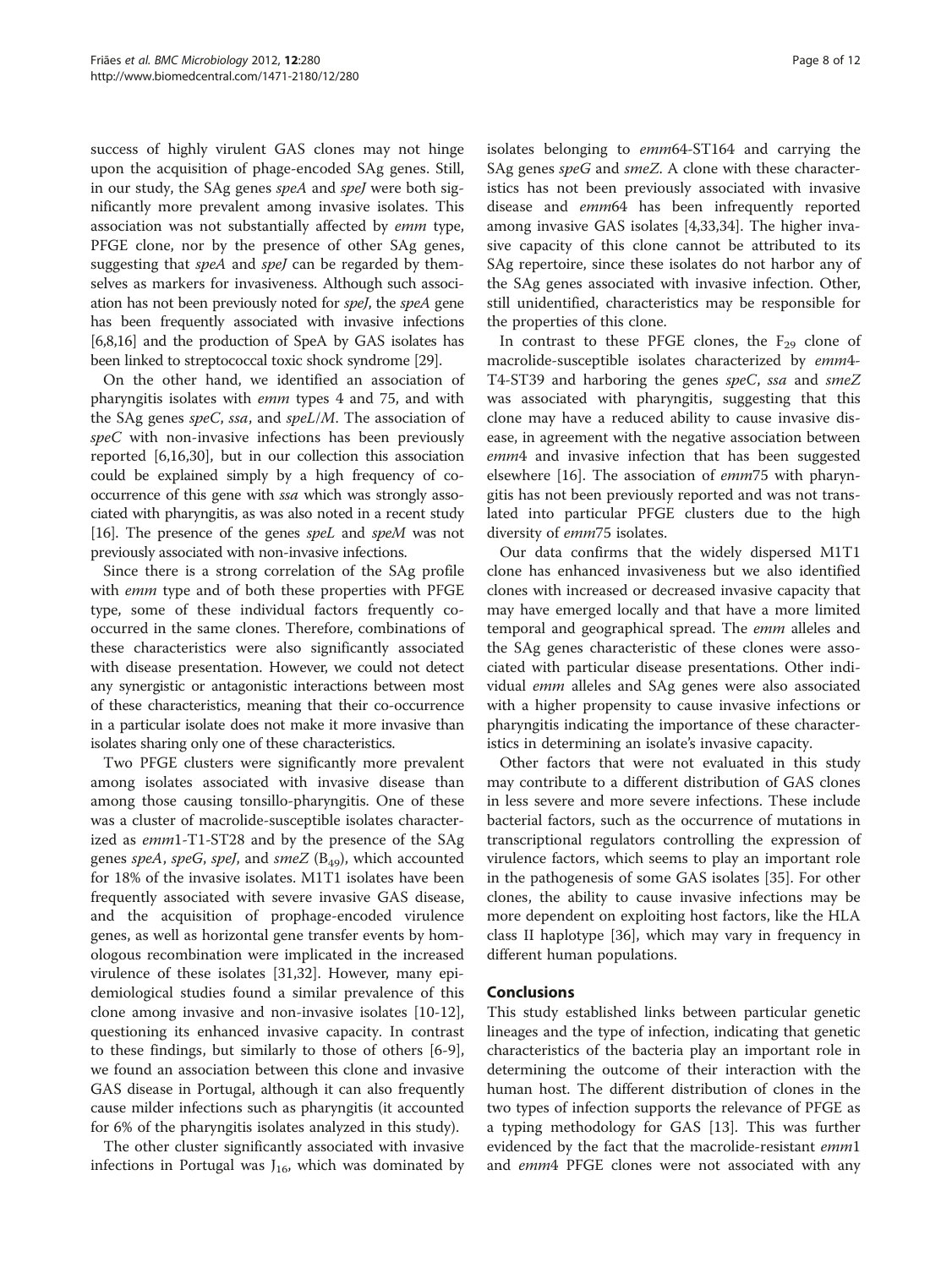particular disease presentation, contrary to the susceptible clones carrying the same emm types that were associated with invasive infections and pharyngitis, respectively. Moreover, in contrast to other reports [[12,15\]](#page-10-0) we found associations between particular emm alleles and SAg genes and disease presentation. In this study, we identified *emm4*, *emm75*, *ssa* and *speL/M* as independent markers for pharyngitis and emm1, emm64, speA, and speJ as independent markers for invasiveness. Our data re-enforces the multi-factorial nature of GAS invasive capacity and highlighted lineages and characteristics, in addition to the well known M1T1 lineage, that are associated with particular disease presentations and that may further increase in importance.

# Methods

#### Bacterial isolates

The invasive isolates ( $n = 160$ ) were collected from normally sterile sites, and their partial characterization was previously reported [\[17\]](#page-10-0). A total of 320 non-duplicate GAS isolates were randomly selected among a collection of 1604 isolates recovered from pharyngeal exudates of patients presenting with tonsillo-pharyngitis in 32 laboratories distributed throughout Portugal, between 2000 and 2005, in the proportion of 1:2 (invasive:pharyngitis) for each studied year. These isolates were recovered from pediatric patients (<18 yrs) and showed a balanced distribution by gender. The subset of macrolide-resistant pharyngeal isolates had been partially characterized [[27,](#page-10-0)[37\]](#page-11-0). Strains were identified by the submitting laboratories and confirmed in our laboratory by colony morphology, β-hemolysis and the presence of the characteristic group antigen (Slidex Strepto A, BioMérieux, Marcy l'Etoile, France).

#### Antimicrobial susceptibility testing

Susceptibility tests were performed by disk diffusion on Mueller-Hinton agar supplemented with 5% defibrinated sheep blood, according to the guidelines of the Clinical and Laboratory Standards Institute (CLSI) using the following antibiotic disks (Oxoid, Basingstoke, UK): penicillin, vancomycin, erythromycin, tetracycline, levofloxacin, chloramphenicol, clindamycin, quinupristin/dalfopristin, and linezolid. Whenever isolates with intermediate susceptibility were identified, the results were confirmed by MIC determination using E-test strips (BioMérieux, Marcy l'Etoile, France). The macrolide resistance phenotype was determined as previously described [\[38](#page-11-0)]. Susceptibility to bacitracin was determined for all isolates using disks containing 0.05 U of bacitracin (Oxoid, Basingstoke, UK), as described elsewhere [[27\]](#page-10-0).

# Detection of antimicrobial resistance genetic determinants

Bacterial DNA was prepared according to the protocols of the Centers for Disease Control and Prevention (CDC) [[39](#page-11-0)]. Determination of the macrolide resistance genotype was performed for strains presenting either the M or the  $MLS_B$  macrolide resistance phenotype, by a multiplex PCR reaction with primers to detect the erm  $(B)$ , erm $(A)$  and mef genes, as previously described [\[40](#page-11-0)]. Isolates carrying the mef gene were subjected to a second PCR reaction in order to discriminate between mef (A) and  $mef(E)$  [\[37](#page-11-0)]. Tetracycline resistant isolates were PCR-screened for the presence of the genes  $tet(K)$ ,  $tet$ (L),  $tet(M)$ , and  $tet(O)$  as previously described [\[41](#page-11-0)]. Strains harboring each of the resistance genes were used as positive controls for the PCR reactions.

#### T-typing

Strains were cultured in Todd-Hewitt broth (Oxoid, Basingstoke, UK) at 30°C overnight and treated with swine pancreatic extract, using the Auxiliary Reagents for Hemolytic Streptococcus Typing (Denka Seiken, Tokyo, Japan), and following the manufacturer's instructions. T serotypes were determined by slide agglutination with 5 polyvalent and 19 monovalent sera (Hemolytic Streptococcus Group-A Typing Sera, Denka Seiken).

#### emm-typing and SAg gene profiling

The emm-typing of all isolates was performed according to the protocols and recommendations of the CDC, and the first 240 bases of each sequence were searched against the *emm* CDC database [\[39](#page-11-0)]. Identity of  $\geq$  95% with previously described sequences over the 150 bases considered allowed the assignment of an *emm* type. The presence of the SAg genes speA, speC, speG, speH, speI, speJ, speK, speL, speM, smeZ, and ssa, and of the chromosomally encoded exotoxin genes speB and speF (used as positive control fragments) was assessed in all 160 invasive and 320 non-invasive GAS isolates by two multiplex PCR reactions as described elsewhere [[18](#page-10-0)].

#### PFGE macrorestriction profiling and MLST

Agarose plugs of bacterial DNA were prepared as previously described [\[27\]](#page-10-0). After digestion with SmaI or Cfr9I (Fermentas, Vilnius, Lithuania), the fragments were resolved by PFGE [[27](#page-10-0)]. The isoschizomer Cfr9I was used only for the isolates with the M phenotype, which were not digested by SmaI [\[13,27](#page-10-0)]. The macrorestriction patterns generated were compared using the Bionumerics software (Applied Maths, Sint-Martens-Latem, Belgium) to create UPGMA (unweighted pair group method with arithmetic mean) dendrograms. The Dice similarity coefficient was used, with optimization and position tolerance settings of 1.0 and 1.5, respectively. PFGE clones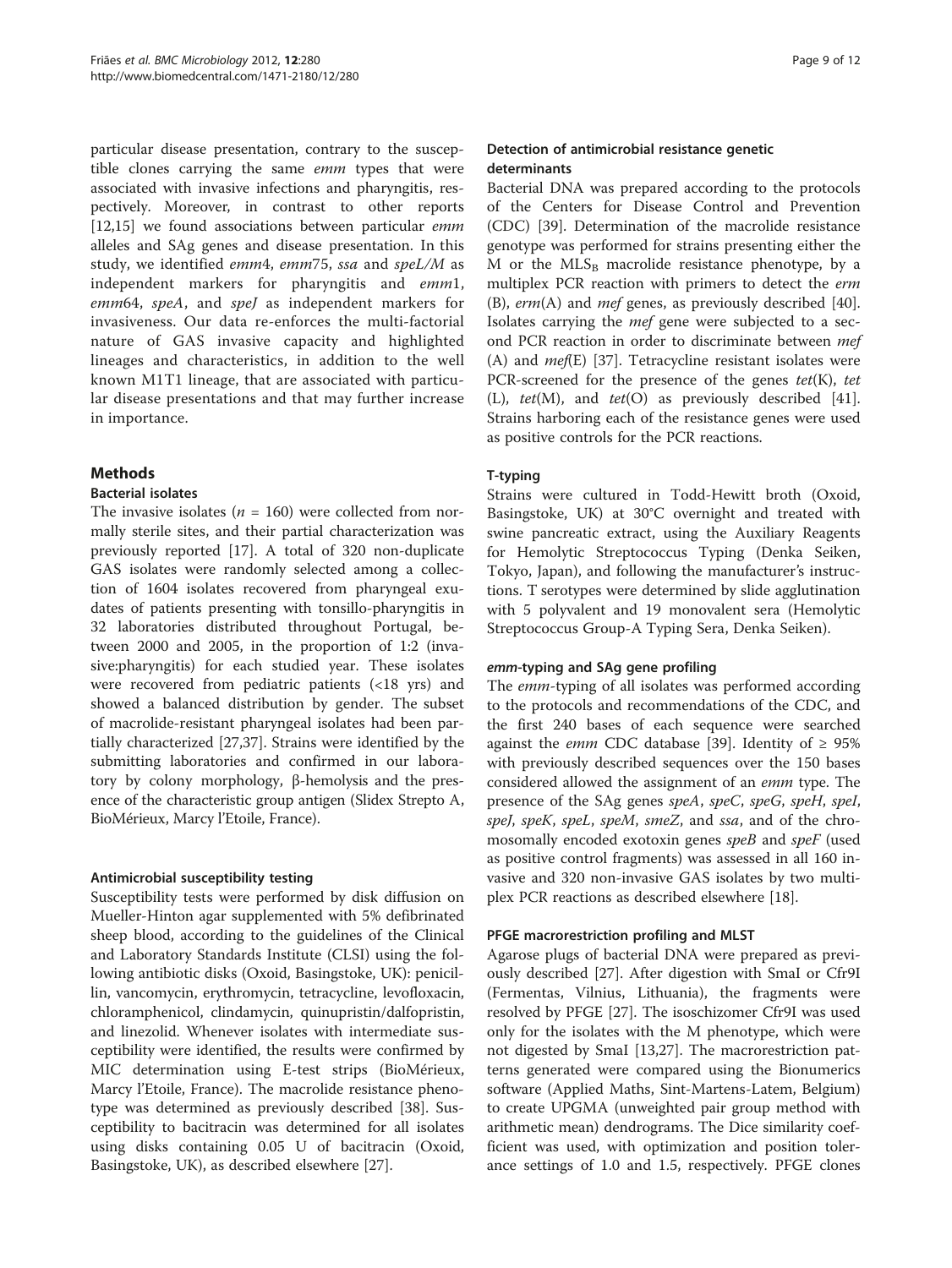<span id="page-9-0"></span>were defined as groups of >5 isolates presenting profiles with  $\geq 80\%$  relatedness on the dendrogram [\[13](#page-10-0)]. MLST analysis was performed as described elsewhere [[42](#page-11-0)] for representatives of each PFGE cluster (a total of 100 noninvasive and 70 invasive isolates). When more than one emm or T-type was present in the same PFGE cluster, isolates expressing different surface antigens were selected. Allele and sequence type (ST) identification was performed using the S. pyogenes MLST database [[43\]](#page-11-0). Whenever new alleles were identified, chromatograms of both strands were submitted to the database curator for approval and an allele number was assigned. Clonal complexes were determined using the goeBURST algorithm implemented in PHYLOViZ [[44\]](#page-11-0).

#### Statistical analysis

The diversities of the different PFGE clusters were compared using the Simpson's index of diversity (SID) with corresponding 95% confidence intervals  $(Cl_{95\%})$  [\[13](#page-10-0)]. Differences in antibiotic resistance between the invasive and non-invasive groups of isolates were evaluated using Fisher's exact test. P values  $< 0.05$  were considered to indicate statistical significance. SAg genes, emm types and PFGE types were screened for associations with the invasive group by computing an odds-ratio and an associated Fisher's exact test. Additionally, pairs of individual SAg genes with each other or with emm types or PFGE types were similarly tested for the association of each pairs' co-occurrence with the invasive group of isolates. For the pairs where at least one of the types individually or their co-occurrence were associated (either positively or negatively) with the invasive group, two more tests were done, to investigate if the association of one of the types individually was modified by the co-occurrence of the other type in the pair (synergism or antagonism). Considering a pair of types A and B, this test compares the proportion of invasive isolates among the ones that have A type but not B with the same proportion among isolates that have both A and B types. If the proportions are statistically different, according to a Fisher's exact test, we can conclude that type B modifies the association of type A with the invasive group of isolates. Conversely, if the proportion of invasive isolates among the ones that have the B type but not A differs from the same proportion among isolates that have both A and B types, type A modifies the association of type B with the invasive group. If the isolates that are simultaneously of the A and B type show a significantly stronger association with invasive infection than the one observed for isolates having either the A or B type, the types are said to be synergistic. If, on the other hand, isolates that are simultaneously of the A and B type show a significantly weaker association with invasive infection than the one observed for isolates having either the A or B type, the

types are said to be antagonistic. All the p-values obtained in each step of the screening procedure were corrected for multiple testing through the False Discovery Rate (FDR) linear procedure [\[45](#page-11-0)].

# Additional file

[Additional file 1:](http://www.biomedcentral.com/content/supplementary/1471-2180-12-280-S1.pdf) SAg genes profiles identified in GAS isolates in Portugal.

#### Competing interests

Dr José Melo-Cristino has received research grants administered through his university and received honoraria for consulting and serving on the speakers bureaus of Pfizer, Bial, GlaxoSmithKline and Novartis. Dr Mário Ramirez has received honoraria for consulting and serving on speakers bureau of Pfizer. The other authors declare no conflict of interest. The funders had no role in study design, data collection and analysis, decision to publish, or preparation of the manuscript. This work was partially supported by Fundação para a Ciência e Tecnologia, Portugal (PTDC/SAU-ESA/72321/2006), Fundação Calouste Gulbenkian and unrestricted research grant from Glaxo SmithKline.

#### Authors' contributions

AF, CSC performed the majority of the experiments. AF, MR and JMC have made substantial contributions to conception and design. AF, FRP and MR analysed and interpreted the data. All authors have been involved in drafting the manuscript and revising it critically for important intellectual content. All authors read and approved the final manuscript.

#### Acknowledgements

Members of the Portuguese Group for the Study of Streptococcal Infections are: Teresa Vaz, Marília Gião, Rui Ferreira, Iryna Klyeshtorna (Centro Hospitalar do Barlavento Algarvio), Ana Buschy Fonseca (Hospital de Cascais), Henrique Oliveira (Centro Hospitalar de Coimbra), Ana Cristina Silva, Hermínia Costa, Maria Fátima Silva, Maria Amélia Afonso (Centro Hospitalar de Entre Douro e Vouga), Margarida Pinto, Odete Chantre, João Marques, Isabel Peres, Isabel Daniel, Cristina Marcelo (Centro Hospitalar de Lisboa Central), Lurdes Monteiro, Luís Marques Lito (Centro Hospitalar Lisboa Norte), Teresa Marques, Maria Ana Pessanha, Elsa Gonçalves (Centro Hospitalar Lisboa Ocidental), Paulo Lopes, Luísa Felício, Angelina Lameirão (Centro Hospitalar de Vila Nova de Gaia / Espinho), Ana Paula Mota Vieira, Margarida Tomaz (Centro Hospitalar do Alto Ave), Rosa Bento (Centro Hospitalar do Baixo Alentejo), Maria Helena Ramos, Ana Apula Castro (Centro Hospitalar do Porto), Fernando Fonseca (Centro Hospitalar da Póvoa do Varzim / Vila do Conde), Ana Paula Castro (Centro Hospitalar Trás-os-Montes e Alto Douro), Graça Ribeiro, Luísa Boaventura, Catarina Chaves, Teresa Reis (Hospitais da Universidade de Coimbra), Nuno Canhoto, Teresa Afonso (Hospital Central do Funchal), Teresa Pina, Helena Peres (Hospital Curry Cabral, Lisboa), Ilse Fontes, Paulo Martinho (Hospital de Santa Luzia, Elvas), Ana Domingos, Gina Marrão (Hospital de Santo André, Leiria), Manuela Ribeiro, Helena Gonçalves (Hospital de São João, Porto), Maria Alberta Faustino , Maria Carmen Iglesias, Adelaide Alves (Hospital de Braga), Maria Paula Pinheiro, R. Semedo (Hospital Dr. José Maria Grande, Portalegre), Adriana Coutinho (Hospital do Espírito Santo, Évora), Luísa Cabral, Olga Neto (Hospital dos SAMS, Lisboa), Luísa Sancho (Hospital Dr. Fernando da Fonseca, Amadora / Sintra), José Diogo, Ana Rodrigues, Isabel Nascimento (Hospital Garcia de Orta, Almada), Elmano Ramalheira, Raquel Diaz (Hospital Infante D. Pedro, Aveiro), José Miguel Ribeiro, Isabel Vale, Ana Carvalho (Hospital de São Teotónio,Viseu) , Maria Antónia Read, Margarida Monteiro, Valquíria Alves (Hospital Pedro Hispano, Matosinhos), Engrácia Raposo, Maria Lurdes Magalhães, Helena Rochas, Anabela Silva (Instituto Nacional de Saúde Ricardo Jorge, Porto), Margarida Rodrigues (Hospital Reynaldo dos Santos, Vila Franca de Xira), Eulália Carvalho, Karine Hyde (Hospital do Divino Espírito Santo, Ponta Delgada), Clotilde Roldão (Hospital Distrital de Abrantes).

Filipa Vaz and Paulo Lopes are gratefully thanked for technical support.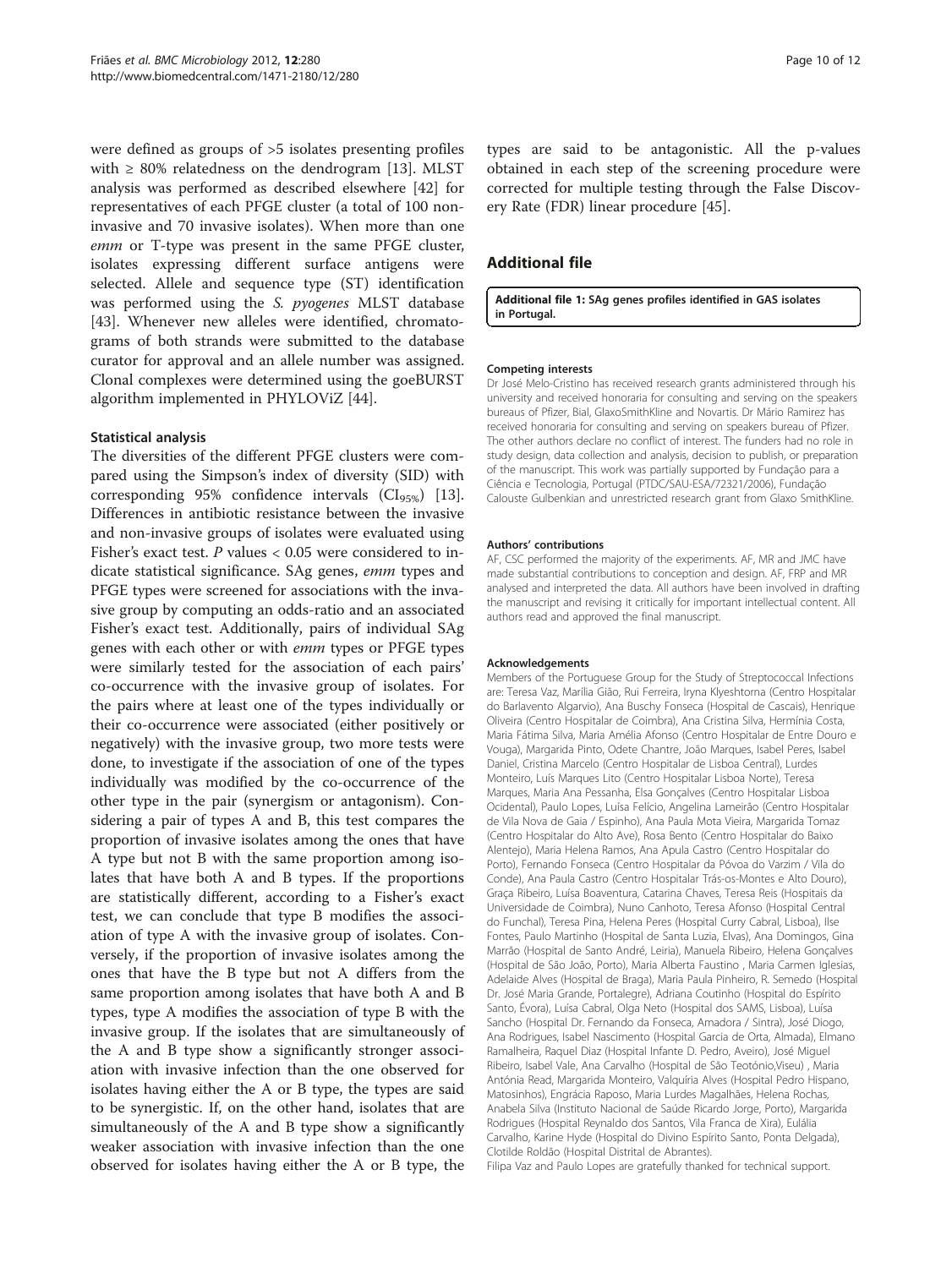#### <span id="page-10-0"></span>Author details

<sup>1</sup>Instituto de Microbiologia, Instituto de Medicina Molecular, Faculdade de Medicina, Universidade de Lisboa, Lisboa, Portugal. <sup>2</sup>Centro de Química e Bioquímica, Faculdade de Ciências, Universidade de Lisboa, Lisboa, Portugal.

#### Received: 28 February 2012 Accepted: 23 November 2012 Published: 27 November 2012

#### References

- 1. Cunningham MW: Pathogenesis of group A streptococcal infections. Clin Microbiol Rev 2000, 13:470–511.
- Efstratiou A: Group A streptococci in the 1990s. J Antimicrob Chemother 2000, 45:3–12.
- Carapetis JR, Steer AC, Mulholland EK, Weber M: The global burden of group A streptococcal diseases. Lancet Infect Dis 2005, 5:685–694.
- 4. Luca-Harari B, Darenberg J, Neal S, Siljander T, Strakova L, Tanna A, Creti R, Ekelund K, Koliou M, Tassios PT, van der Linden M, Straut M, Vuopio-Varkila J, Bouvet A, Efstratiou A, Schalén C, Henriques-Normark B, Jasir A: Clinical and microbiological characteristics of severe Streptococcus pyogenes disease in Europe. J Clin Microbiol 2009, 47:1155-1165.
- 5. O'Loughlin RE, Roberson A, Cieslak PR, Lynfield R, Gershman K, Craig A, Albanese BA, Farley MM, Barrett NL, Spina NL, Beall B, Harrison LH, Reingold A, Van Beneden C: The epidemiology of invasive group A streptococcal infection and potential vaccine implications: United States, 2000–2004. Clin Infect Dis 2007, 45:853–862.
- 6. Creti R, Gherardi G, Imperi M, von Hunolstein C, Baldassarri L, Pataracchia M, Alfarone G, Cardona F, Dicuonzo G, Orefici G: Association of group A streptococcal emm types with virulence traits and macrolide-resistance genes is independent of the source of isolation. J Med Microbiol 2005, 54:913–917.
- 7. Ekelund K, Darenberg J, Norrby-Teglund A, Hoffmann S, Bang D, Skinhøj P, Konradsen HB: Variations in emm type among group A streptococcal isolates causing invasive or noninvasive infections in a nationwide study. J Clin Microbiol 2005, 43:3101–3109.
- 8. Montes M, Ardanuy C, Tamayo E, Domènech A, Liñares J, Pérez-Trallero E: Epidemiological and molecular analysis of Streptococcus pyogenes isolates causing invasive disease in Spain (1998–2009): comparison with non-invasive isolates. Eur J Clin Microbiol Infect Dis 2011, 30:1295–1302.
- 9. Wajima T, Murayama SY, Sunaoshi K, Nakayama E, Sunakawa K, Ubukata K: Distribution of emm type and antibiotic susceptibility of group A streptococci causing invasive and noninvasive disease. J Med Microbiol 2008, 57:1383–1388.
- 10. Descheemaeker P, Van Loock F, Hauchecorne M, Vandamme P, Goossens H: Molecular characterisation of group A streptococci from invasive and non-invasive disease episodes in Belgium during 1993–1994. J Med Microbiol 2000, 49:467–471.
- 11. Rivera A, Rebollo M, Miró E, Mateo M, Navarro F, Gurguí M, Mirelis B, Coll P: Superantigen gene profile, emm type and antibiotic resistance genes among group A streptococcal isolates from Barcelona, Spain. J Med Microbiol 2006, 55:1115–1123.
- 12. Rogers S, Commons R, Danchin MH, Selvaraj G, Kelpie L, Curtis N, Robins-Browne R, Carapetis JR: Strain prevalence, rather than innate virulence potential, is the major factor responsible for an increase in serious group A streptococcus infections. J Infect Dis 2007, 195:1625-1633.
- 13. Carriço JA, Silva-Costa C, Melo-Cristino J, Pinto FR, de Lencastre H, Almeida JS, Ramirez M: Illustration of a common framework for relating multiple typing methods by application to macrolide-resistant Streptococcus pyogenes. J Clin Microbiol 2006, 44:2524–2532.
- 14. Sriskandan S, Faulkner L, Hopkins P: Streptococcus pyogenes: Insight into the function of the streptococcal superantigens. Int J Biochem Cell Biol 2007, 39:12-19.
- 15. Schmitz F-J, Beyer A, Charpentier E, Normark BH, Schade M, Fluit AC, Hafner D, Novak R: Toxin-gene profile heterogeneity among endemic invasive European group A streptococcal isolates. *J Infect Dis* 2003, 188:1578–1586.
- 16. Lintges M, van der Linden M, Hilgers R-D, Arlt S, Al-Lahham A, Reinert RR, Plücken S, Rink L: Superantigen genes are more important than the emm type for the invasiveness of group A Streptococcus infection. J Infect Dis 2010, 202:20–28.
- 17. Friães A, Ramirez M, Melo-Cristino J, the Portuguese Group for the Study of Streptococcal Infections: Nonoutbreak surveillance of group A streptococci causing invasive disease in Portugal identified internationally disseminated clones among members of a genetically heterogeneous population. J Clin Microbiol 2007, 45:2044-2047.
- 18. Friães A, Pinto FR, Silva-Costa C, Ramirez M, Melo-Cristino J: Superantigen gene complement of *Streptococcus pyogenes-*relationship with other<br>typing methods and short-term stability. Eur J Clin Microbiol Infect Dis 2012, In press. (http://dx.doi.org[/10.1007/s10096-012-1726-3](http://dx.doi.org/10.1007/s10096-012-1726-3)).
- 19. Cockerill FR, MacDonald KL, Thompson RL, Roberson F, Kohner PC, Besser-Wiek J, Manahan JM, Musser JM, Schlievert PM, Talbot J, Frankfort B, Steckelberg JM, Wilson WR, Osterholm MT: An outbreak of invasive group A streptococcal disease associated with high carriage rates of the invasive clone among school-aged children. JAMA 1997, 277:38–43.
- 20. Fiorentino TR, Beall B, Mshar P, Bessen DE: A genetic-based evaluation of the principal tissue reservoir for group A streptococci isolated from normally sterile sites. J Infect Dis 1997, 176:177–182.
- 21. Ayer V, Tewodros W, Manoharan A, Skariah S, Luo F, Bessen DE: Tetracycline resistance in group A streptococci: emergence on a global scale and influence on multiple-drug resistance. Antimicrob Agents Chemother 2007, 51:1865–1868.
- 22. Nielsen HUK, Hammerum AM, Ekelund K, Bang D, Pallesen LV, Frimodt-Møller N: Tetracycline and macrolide co-resistance in Streptococcus pyogenes: co-selection as a reason for increase in macrolide-resistant S. pyogenes? Microb Drug Resist 2004, 10:231–238.
- 23. Malhotra-Kumar S, Wang S, Lammens C, Chapelle S, Goossens H: Bacitracinresistant clone of Streptococcus pyogenes isolated from pharyngitis patients in Belgium. J Clin Microbiol 2003, 41:5282-5284.
- 24. Mihaila-Amrouche L, Bouvet A, Loubinoux J: Clonal spread of emm type 28 isolates of Streptococcus pyogenes that are multiresistant to antibiotics. J Clin Microbiol 2004, 42:3844–3846.
- 25. York MK, Gibbs L, Perdreau-Remington F, Brooks GF: Characterization of antimicrobial resistance in Streptococcus pyogenes isolates from the San Francisco Bay area of northern California. J Clin Microbiol 1999, 37:1727-1731.
- 26. Pires R, Rolo D, Mato R, Feio de Almeida J, Johansson C, Henriques-Normark B, Morais A, Brito-Avô A, Gonçalo-Marques J, Santos-Sanches I: Resistance to bacitracin in Streptococcus pyogenes from oropharyngeal colonization and noninvasive infections in Portugal was caused by two clones of distinct virulence genotypes. FEMS Microbiol Lett 2009, 296:235–240.
- 27. Silva-Costa C, Ramirez M, Melo-Cristino J: Identification of macrolide-resistant clones of Streptococcus pyogenes in Portugal. Clin Microbiol Infect 2006, 12:513–518.
- 28. Darenberg J, Luca-Harari B, Jasir A, Sandgren A, Pettersson H, Schalén C, Norgren M, Romanus V, Norrby-Teglund A, Normark BH: Molecular and clinical characteristics of invasive group A streptococcal infection in Sweden. Clin Infect Dis 2007, 45:450–458.
- 29. Proft T, Sriskandan S, Yang L, Fraser JD: Superantigens and streptococcal toxic shock syndrome. Emerging Infect Dis 2003, 9:1211–1218.
- 30. Haukness HA, Tanz RR, Thomson RB, Pierry DK, Kaplan EL, Beall B, Johnson D, Hoe NP, Musser JM, Shulman ST: The heterogeneity of endemic community pediatric group A streptococcal pharyngeal isolates and their relationship to invasive isolates. J Infect Dis 2002, 185:915–920.
- 31. Aziz RK, Edwards RA, Taylor WW, Low DE, McGeer A, Kotb M: Mosaic prophages with horizontally acquired genes account for the emergence and diversification of the globally disseminated M1T1 clone of Streptococcus pyogenes. J Bacteriol 2005, 187:3311–3318.
- 32. Sumby P, Porcella SF, Madrigal AG, Barbian KD, Virtaneva K, Ricklefs SM, Sturdevant DE, Graham MR, Vuopio-Varkila J, Hoe NP, Musser JM: Evolutionary origin and emergence of a highly successful clone of serotype M1 group A Streptococcus involved multiple horizontal gene transfer events. J Infect Dis 2005, 192:771–782.
- 33. Nir-Paz R, Korenman Z, Ron M, Michael-Gayego A, Cohen-Poradosu R, Valinsky L, Beall B, Moses AE: Streptococcus pyogenes emm and T types within a decade, 1996–2005: implications for epidemiology and future vaccines. Epidemiol Infect 2010, 138:53-60.
- 34. Szczypa K, Sadowy E, Izdebski R, Strakova L, Hryniewicz W: Group A streptococci from invasive-disease episodes in Poland are remarkably divergent at the molecular level. J Clin Microbiol 2006, 44:3975-3979.
- 35. Ikebe T, Ato M, Matsumura T, Hasegawa H, Sata T, Kobayashi K, Watanabe H: Highly frequent mutations in negative regulators of multiple virulence genes in group A streptococcal toxic shock syndrome isolates. PLoS Pathog 2010, 6:e1000832.
- 36. Kotb M, Norrby-Teglund A, McGeer A, El-Sherbini H, Dorak MT, Khurshid A, Green K, Peeples J, Wade J, Thomson G, Schwartz B, Low DE: An immunogenetic and molecular basis for differences in outcomes of invasive group A streptococcal infections. Nat Med 2002, 8:1398–1404.